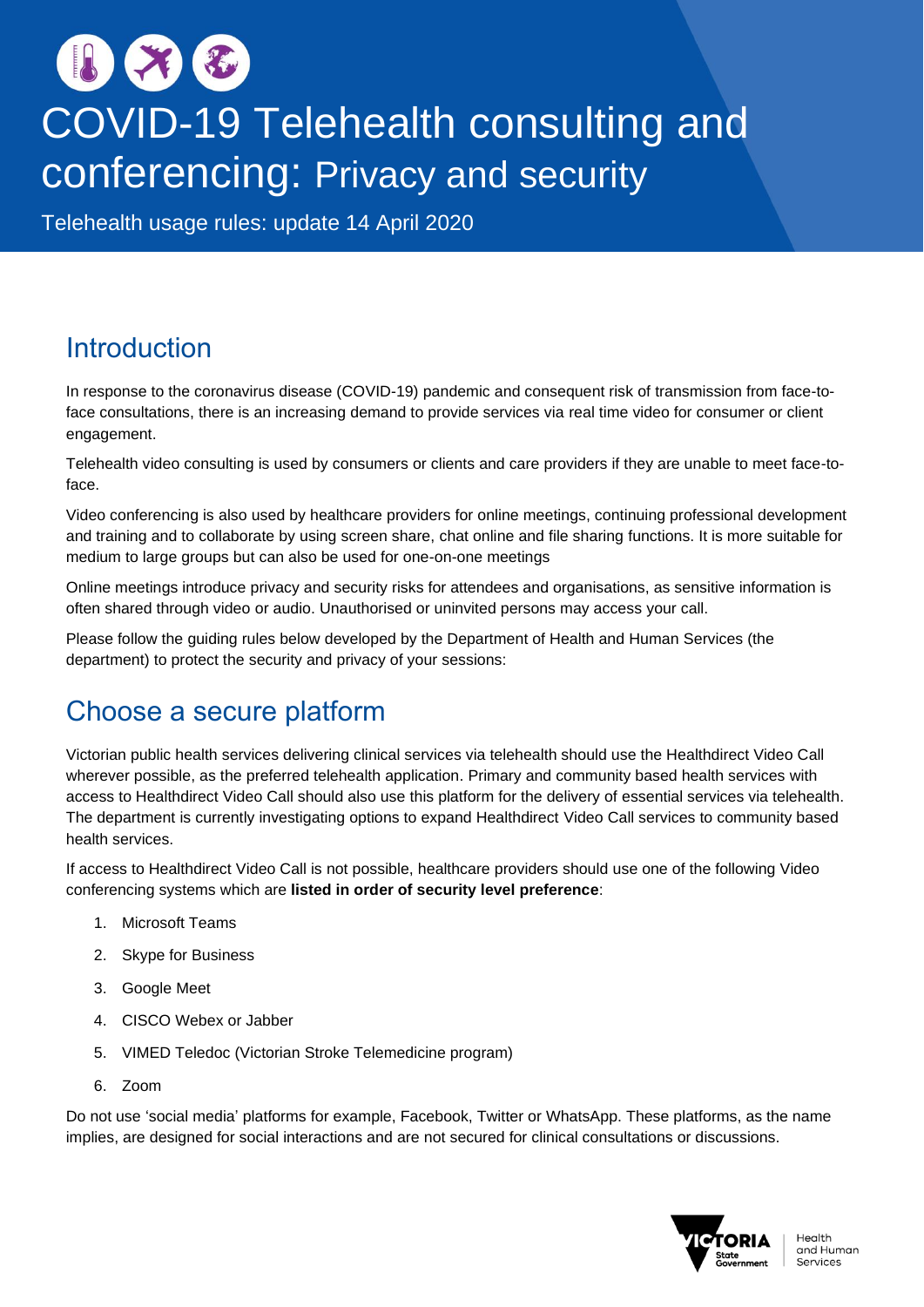## Manage your attendee list

- When using video conferencing keep your meetings small and short to control security and privacy.
- Ensure you invite only people you know and need for the meeting, do not allow on-forwarding of your invitation to third parties.
- Always set up unique conference Identification (ID) and Password for each session, where the application supports this functionality.
- Keep attendees in a 'waiting room' or 'lobby'. Admit only when they are verified.
- Keep an eye on the attendees throughout the session, watch for 'rogue attendees'.
- Terminate session immediately if you suspect there is an unverified attendee.
- Reschedule with new conference ID and Password.

## Manage what you share

- Allow file sharing from the host only. Attendees should forward files to be shared to the host prior to the meeting.
- Avoid sharing classified information on screen.
- Close all unnecessary windows to avoid accidental sharing.
- Share patients' clinical documents only, when necessary and not by default.
- Remove any sensitive information in your background for video calls, for example, whiteboards, documents and computer screens.

## If you are using Zoom

Our preferred system for telehealth video consultations is Healthdirect Video Call. Zoom is not recommended for patient-care provider interactions. If there is no viable alternative to using Zoom, follow the steps below when setting up each session.

#### **1. Use a randomly generated 'Meeting ID'**

Using an automatically generated code (ID) means you have a different link for each meeting, which increases security:

Meeting ID

**Generate Automatically** Personal Meeting ID 716-121-9564

#### **2. Add a Meeting Password**

You can add a password when scheduling your meeting in the **Meeting Password** section:

| Meeting Password | Require meeting password   $374553$ |  |  |
|------------------|-------------------------------------|--|--|
|------------------|-------------------------------------|--|--|

This means even if someone manages to guess or steal your Meeting ID, they are unable to easily join without your Meeting Password. It changes the meeting link you send with an encrypted password, for example:

- it changes your direct link from this: <https://agencyx.zoom.us/j/518730239>
- to this, with the password encrypted: [https://agencyx.zoom.us/j/518730239?pwd=UndycENZS2lQbGRrZ25nOWhIVWQyQT09](https://urldefense.proofpoint.com/v2/url?u=https-3A__bendigohealth.zoom.us_j_518730239-3Fpwd-3DUndycENZS2lQbGRrZ25nOWhIVWQyQT09&d=DwMGaQ&c=JnBkUqWXzx2bz-3a05d47Q&r=3CXhQqxhDqurCT2H7KUuHXpbQuI3DghuyrHVFVvomf0&m=Q3KcDwmImtK-ixhSRk6wlHAwdQ1OBDQl7eihYzS8B9Y&s=4GmcM9sZYIdy3vwxD-M5l128lXPq2YRSVqEp1sLEDFU&e=)

The session invite must be sent with the Meeting ID and the Meeting Password together.